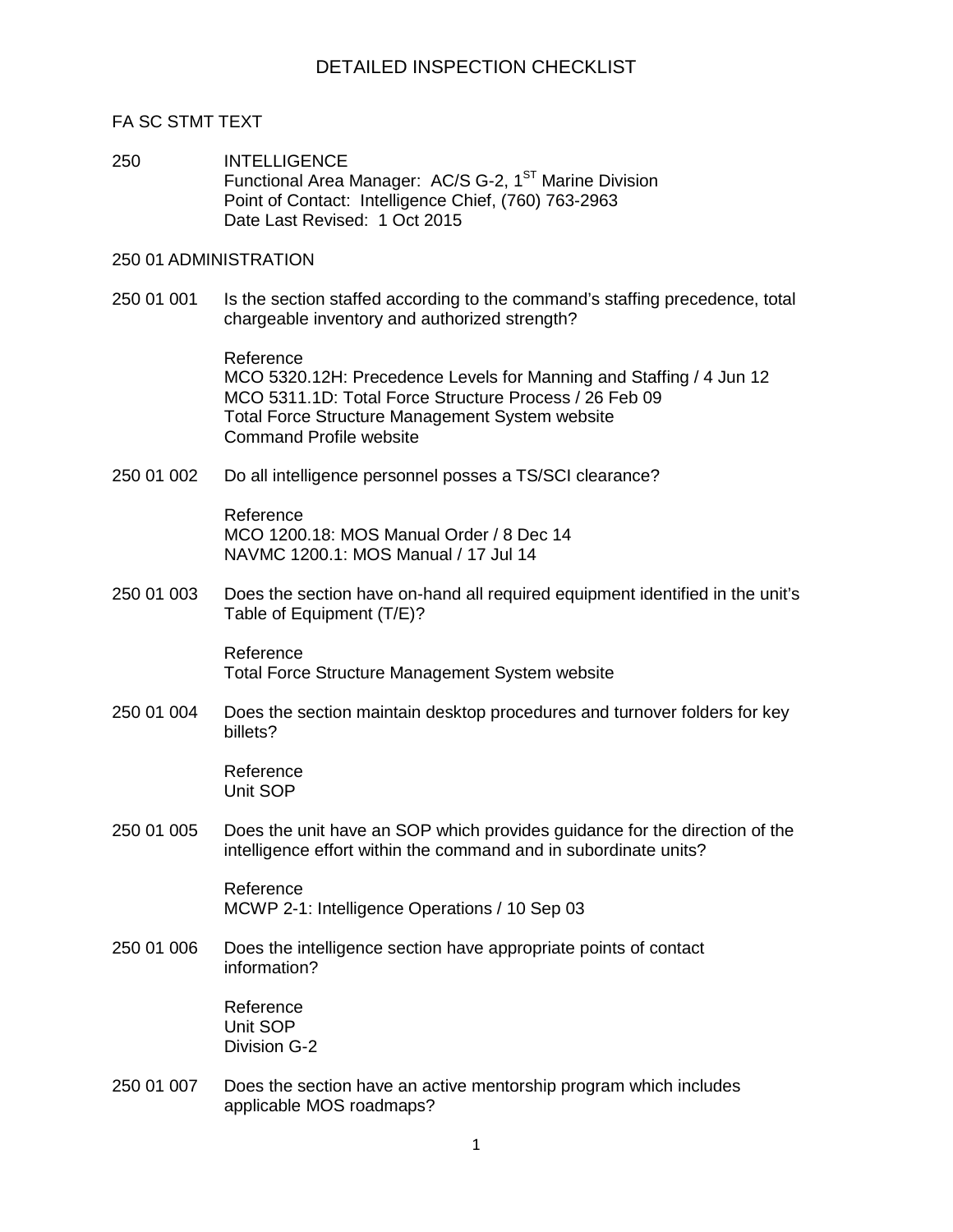## DETAILED INSPECTION CHECKLIST

Reference MCO 1500.58: Marine Corps Mentoring Program / 13 Feb 06 NAVMC 2795: USMC User's Guide to Counseling / 21 Jul 86 NAVMC 1500.58: Marine Corps Mentoring Program Guidebook / 13 Feb 06 HQMC Intelligence MOS Roadmap's

- 250 02 TRAINING
- 250 02 001 Has the command provided guidance on intelligence training requirements to subordinate units?

Reference MCWP 3-0A: Unit Training Management Guide / 25 Nov 96 MCRP 3-0B: How to Conduct Training - 25 Nov 96 MCO 3501.1D: MCCRE / 17 Oct 14 NAVMC 3500.44B: Infantry T&R Manual / 30 Aug 13 1st Marine Division G-2 Annual and Quarterly Training Plans 1st Marine Division MCCRE SOP

250 02 002 Has the section implemented a training program to satisfy the 2000 level training and readiness tasks associated with its intelligence MOS's?

> Reference NAVMC 3500.100A: Intelligence T&R / 1 Jul 13 Marine Corps Training Information Management System website

250 02 003 Does the unit training program include intelligence training of non-intelligence MOS personnel?

> Reference Draft MCIP 2-1.01: Company Level Intelligence Cell / 21 Nov 13 NAVMC 3500.107: UAS T&R Manual / 21 Feb 12

250 02 004 Have intelligence personnel attended formal intelligence schools?

References MAGTF Intelligence Specialist Career Course MCTOG ITI-O and ITI-C 1<sup>st</sup> Marine Division G-2 AMHS message

250 02 005 Are training schedules and training reports submitted to higher headquarters and retained on file?

> References FY 16 1st Marine Division G-2 Training Plan

250 02 006 Are training folders maintained for all intelligence personnel?

References MCWP 3-0A: Unit Training Management Guide / 25 Nov 96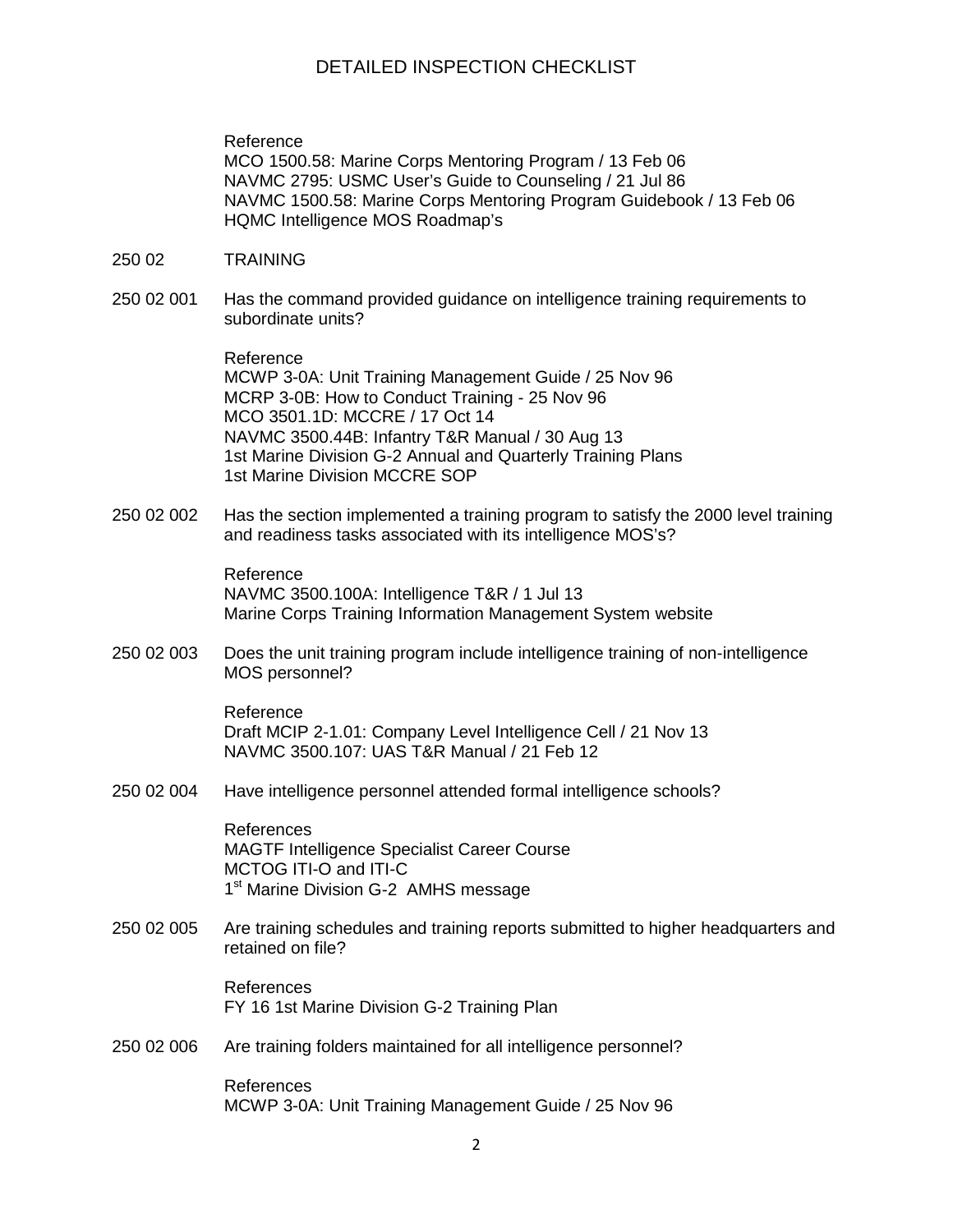## DETAILED INSPECTION CHECKLIST

MCRP 3-0B: How to Conduct Training - 25 Nov 96 FY 16 1st Marine Division G-2 Training Plan

250 02 007 At a minimum, do the S-2 and S-2 Chief have MCTIMS access and training?

References MCWP 3-0A: Unit Training Management Guide / 25 Nov 96 MCRP 3-0B: How to Conduct Training - 25 Nov 96 FY 16 1st Marine Division G-2 Training Plan

#### 250 03 INTELLIGENCE

250 03 001 Are intelligence personnel knowledgeable in the intelligence support and products needed to support their unit during the Marine Corps Staff Planning process and operations?

> Reference MCWP 5-1: Marine Corps Planning Process / 24 Aug 10 MCRP 2-3 A: Intelligence Preparation of the Battlefield / Nov 14

250 03 002 Are the unit's intelligence personnel familiar with the organic intelligence enablers and disciplines within the MEF and external agencies available in order to support their unit's mission planning and operations?

> References MCWP 2-1: Intelligence Operations / 10 Sep 03 MCRP 5-12D: Organization of the USMC / 26 Aug 15 http://www.intelligence.gov/mission/member-agencies.html

- 250 04 GEOSPATIAL INTELLIGENCE
- 250 04 001 Are intelligence personnel aware of the procedures necessary for ordering geospatial intelligence products? Reference DLA MAP Catalog http://www.aviation.dla.mil/rmf/index.htm
- 250 04 002 Does the section understand the Request For Information (RFI) procedures when ordering GEOINT, Imagery, Topographic / Geospatial or other intelligence related products?

Reference G-2 SIPR RFI Page via Share Point

- 250 05 COUNTERINTELLIGENCE
- 250 05 001 Does the command integrate counterintelligence measures and responsibilities into planning and operations?

Reference MCWP 2-6: Counterintelligence / 5 Sep 2000